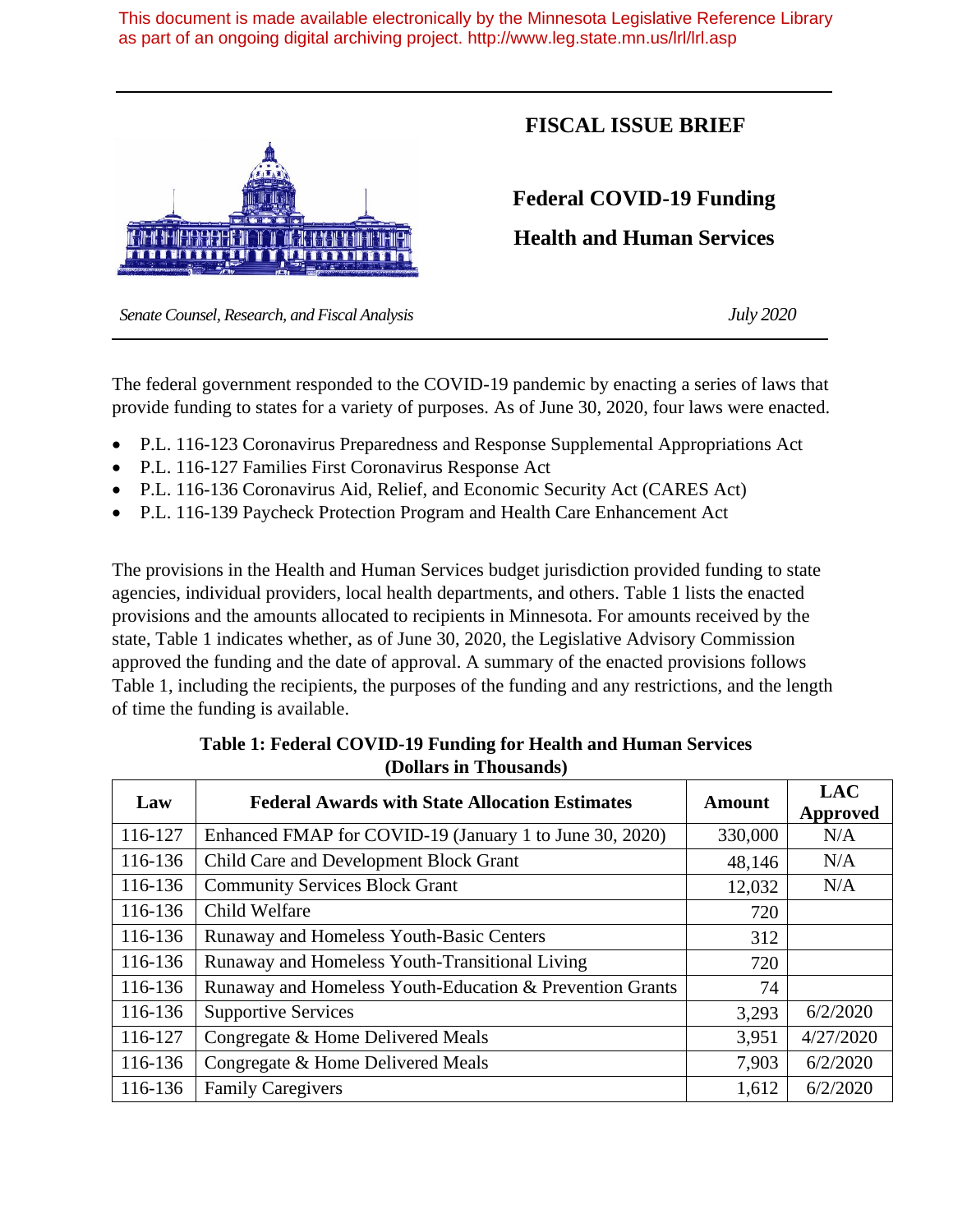| Law     | <b>Federal Awards with State Allocation Estimates</b>    | <b>Amount</b> | <b>LAC</b><br><b>Approved</b> |
|---------|----------------------------------------------------------|---------------|-------------------------------|
| 116-136 | Vulnerable Adults (LTC Ombudsman)                        | 329           | $\frac{6}{2}$ /2/2020         |
| 116-136 | Aging and Disability Resource Centers                    | 750           | 6/2/2020                      |
| 116-123 | Department of Health (CDC)                               | 13,198        | 4/27/2020                     |
| 116-136 | Department of Health (CDC)                               | 11,165        | 4/1/2020                      |
| 116-136 | <b>Poison Control Centers</b>                            | 109           | N/A                           |
| 116-123 | <b>Community Health Centers</b>                          | 1,032         | N/A                           |
| 116-136 | <b>Community Health Centers</b>                          | 12,399        | N/A                           |
| 116-139 | Community Health Centers-Testing Capacity for COVID-19   | 4,311         | N/A                           |
| 116-139 | Department of Health (CDC)-Testing Capacity for COVID-19 | 132,795       |                               |
| 116-139 | Rural Health Clinics-COVID-19 Testing Capacity           | 4,897         | N/A                           |
| 116-136 | Small Rural Hospital Improvement Program                 | 7,251         | 4/27/2020                     |
| 116-127 | <b>Emergency Food Assistance</b>                         | 5,346         | 5/28/2020                     |
| 116-136 | <b>Emergency Food Assistance</b>                         | 6,016         |                               |
| 116-127 | Women, Infants, and Children (WIC)                       | 6,929         |                               |
| 116-136 | Child Nutrition (Through SNAP)                           | 113,750       | N/A                           |
| 116-136 | Supplemental Nutrition Assistance Program (SNAP)         | <b>TBD</b>    | N/A                           |
| 116-136 | <b>Hospital Preparedness Program</b>                     | 7,173         | N/A                           |
| 116-136 | Provider Relief Funds (General)                          | 472,206       | N/A                           |
| 116-136 | Provider Relief Funds (High Impact)                      | 49,495        | N/A                           |
| 116-136 | Provider Relief Funds (Rural)                            | 384,630       | N/A                           |
| 116-136 | Provider Relief Funds (Skilled Nursing Facilities)       | 78,435        | N/A                           |
| 116-136 | Ryan White HIV/AIDS-Part A                               | 379           |                               |
| 116-136 | Ryan White HIV/AIDS-Part B                               | 197           | 5/28/2020                     |
| 116-136 | Ryan White HIV/AIDS-Parts C, D, F                        | 169           |                               |
| 116-136 | <b>Emergency Solutions Grants (Homelessness)-State</b>   | 22,843        | 5/28/2020                     |
| 116-136 | <b>Emergency Solutions Grants (Homelessness)-Local</b>   | 31,105        | N/A                           |
|         | <b>Total</b>                                             | \$1,775,672   |                               |

Note: The primary data sources for this information are the state COVID-19 allocations provided by FFIS, estimates from the May 2020 budget projection, and press releases from federal and state agencies.

## **Summary of Federal COVID-19 Funding for Health and Human Services Programs**

**Enhanced Federal Medicaid Assistance Percentage (FMAP).** States receive a 6.2 percentage point enhanced FMAP for the duration of the COVID-19 federal public health emergency declared by the Secretary of Health and Human Services (the public health emergency is effective beginning January 27, 2020). The enhanced FMAP for COVID-19 is available for each calendar quarter that includes a month during which the public health emergency is in effect. States must meet certain requirements to receive the enhanced FMAP for COVID-19.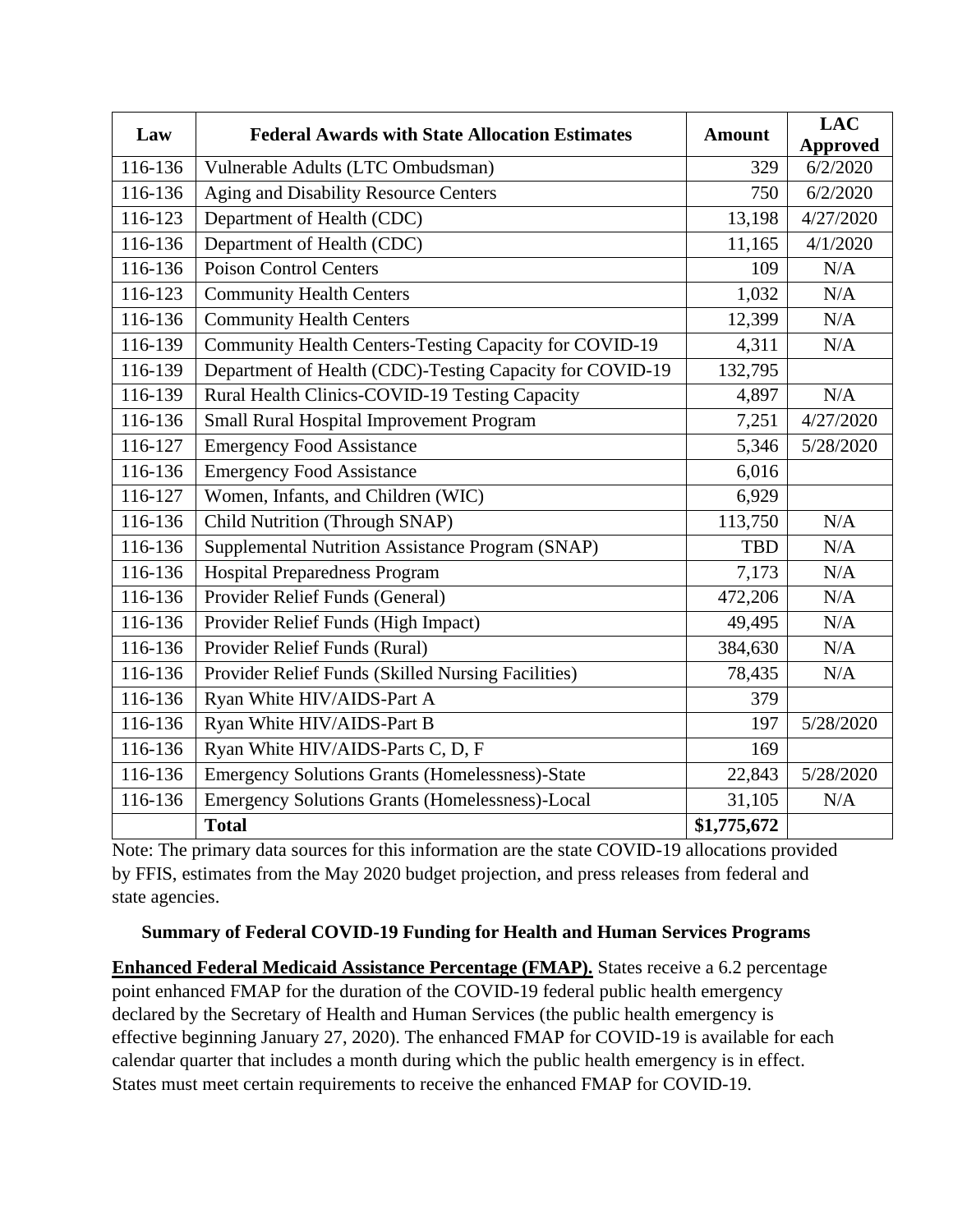**Child Care and Development Block Grant.** Additional funding is provided to support the existing purposes of the Child Care and Development Block Grant and to provide funding to child care providers to help them to remain open or to reopen after closing because of the COVID-19 pandemic. The funding can also be used to provide child care subsidies to essential workers without regard to the income eligibility requirements of the federal child care program. The additional funding is available until September 30, 2022.

**Community Services Block Grant.** The additional funding is to ensure continuity of operations for agencies that provide services under Community Services Block Grant programs and to protect staff who administer and deliver the services. Funding can be used to adapt to changing needs of eligible individuals and families because of the COVID-19 public health emergency. States can modify administrative procedures related to program operations to ensure ongoing eligibility for services. This funding is available until September 30, 2021.

**Child Welfare.** The CARES Act provides additional funding for existing child welfare activities without requiring grantees to meet requirements for matching funds. The additional funding is available until September 30, 2021. Also, under the Families First Coronavirus Response Act, the enhanced FMAP applies to child welfare funding.

**Runaway and Homeless Youth.** Supplemental funding is to help grantees serving runaway and homeless youth to prevent the spread of COVID-19; to ensure the safety of facilities and staff that serve runaway and homeless youth; and to provide training and supplies to shelters and staff that serve runaway and homeless youth to respond to the COVID-19 public health emergency. The funding is available until September 30, 2021.

**Supportive Services.** Additional funding is to support existing home and community-based services for older adults to help them live independently. The funding is available until September 30, 2021.

**Congregate and Home-Delivered Meals.** Additional funding is for programs popularly known as "Meals on Wheels" that provide food to seniors in their homes or in senior centers and adult day centers. The funding is available until September 30, 2021.

**Family Caregivers.** This additional funding under the Older Americans Act is a supplement to existing funds and for expanded purposes related to addressing the consequences of COVID-19 (for example, to provide technology hardware and Internet access to address social isolation for seniors). The funding is available until September 30, 2021.

**Vulnerable Adults (LTC Ombudsman).** The additional funding for the Long Term Care Ombudsman is to for new training and administrative services related to the COVID-19 pandemic. This funding is available until September 30, 2021.

**Aging and Disability Resource Centers.** The additional funding is to support Aging and Disability Resource Centers to prevent the spread of COVID-19, prepare to mitigate the effects of the COVID-19 pandemic on elderly and disabled populations, and respond to the public health emergency. The funding will be used to facilitate connections to community resources, ensure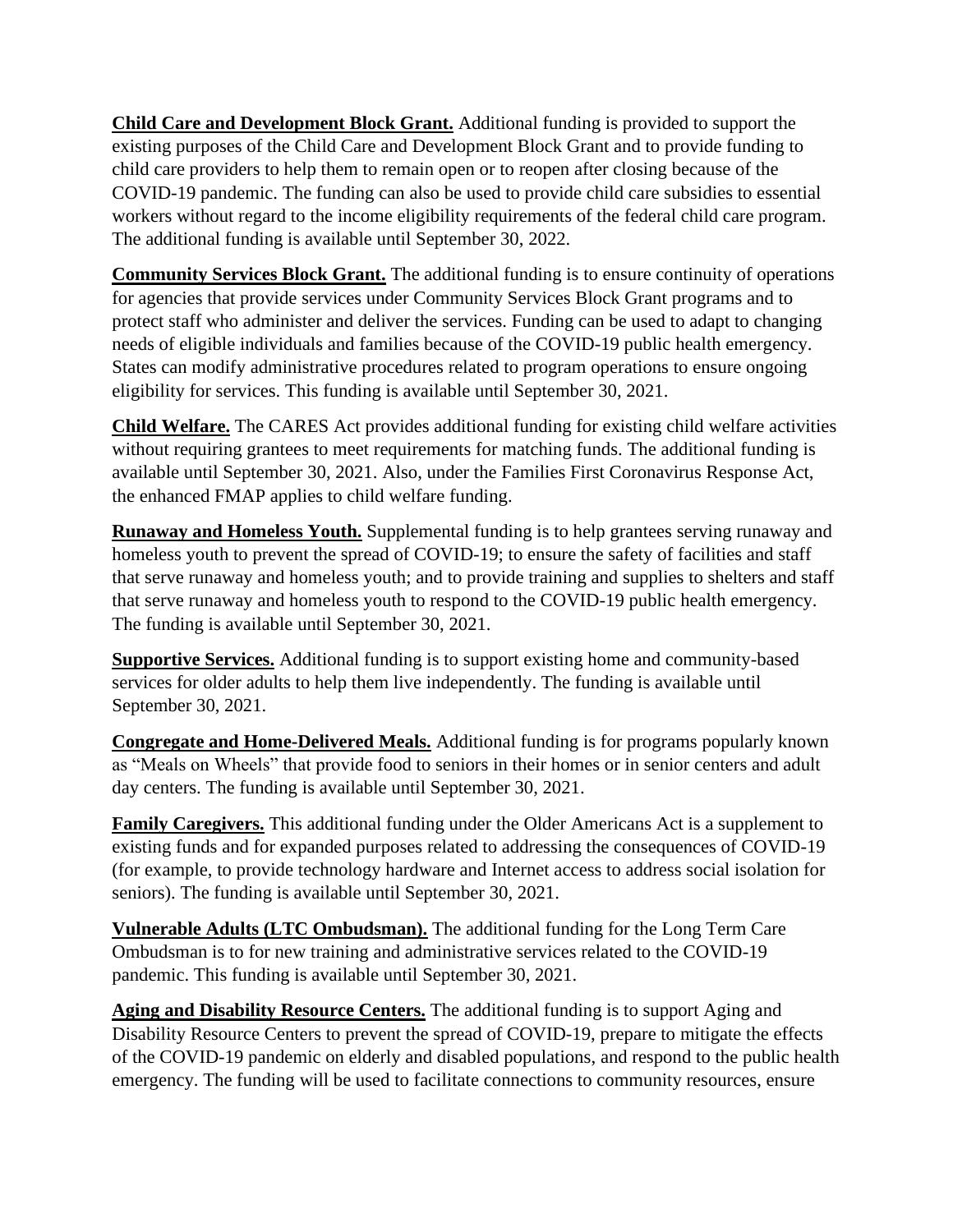coordination across state and local agencies, and address the effects of COVID-19, including social isolation, food insecurity, and access to personal care services.

**Department of Health.** Supplemental funding from the Centers for Disease Control is to prevent, prepare for, and respond to the COVID-19 public health emergency. The funding can be used for necessary public health activities related to the COVID-19 public health emergency, including surveillance, epidemiology, lab capacity for testing, infection control and mitigation activities, communications related to COVID-19, and others. The funding under P.L. 116-123 is available for 12 months and the amount under P.L. 116-136 is available for 24 months.

**Poison Control Centers.** The funding to poison control centers is for responding to additional calls due to increased use of household cleaning products during the COVID-19 public health emergency. This funding is available until September 30, 2022.

**Community Health Centers.** Funding for Community Health Centers is allocated directly to the local recipients. Minnesota has 16 Community Health Centers. They are located in Minneapolis (eight locations), Moorhead, Cook, Duluth, St. Paul (three locations), Mankato, and Grand Marais. Additional funding for COVID-19 testing is also allocated to these 16 Community Health Centers in Minnesota.

**Department of Health-Testing Capacity for COVID-19.** This Department of Health funding is available to develop, purchase, administer, process, and analyze COVID-19 tests, conduct surveillance, trace contacts, and related activities. This funding is available for 30 months.

**Rural Health Clinics-Testing Capacity for COVID-19.** This funding is distributed directly to rural health clinics registered with the Centers for Medicare and Medicaid Services by a specified deadline, depending on how the clinic is registered. Each rural health clinic received approximately \$50,000.

**Small Rural Hospital Improvement Program.** This funding is for rural hospitals to build capacity to respond to the COVID-19 pandemic. The funding can be used to expand telehealth services, purchase personal protective equipment, and increase testing and laboratory capacity. This funding is available until September 30, 2022.

**Emergency Food Assistance.** The Emergency Food Assistance Program is the main source of federal funding for food shelves and related organizations. The program provides food to individuals at no cost, mostly through food shelves and through community organizations that may deliver food to individuals in their home or in shelters. Additional funding is provided to the program to purchase food. This funding is available until September 30, 2021.

**Women, Infants, and Children.** The additional funding is for anticipated increase in program participation due to economic disruption related to the COVID-19 pandemic.

**Child Nutrition (Through SNAP).** This funding is for families with children eligible for free and reduced-price meal programs that had food availability interrupted by school closures due to the COVID-19 pandemic. In Minnesota, families will receive \$325.00 for each eligible child.